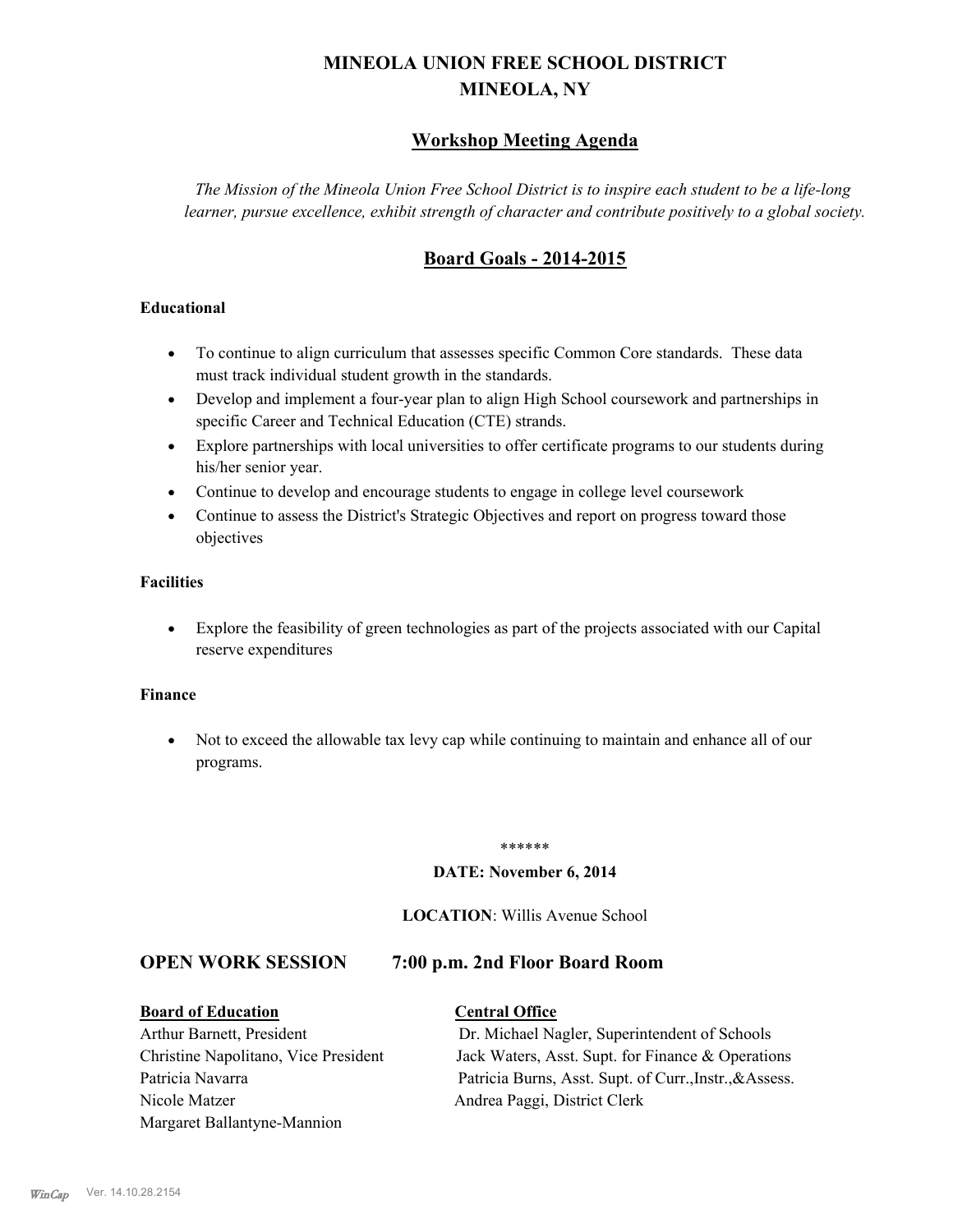**A. Call to Order** 

- **B. Pledge of Allegiance**
- **C. Reading of Mission**
- **D. Moment of Silent Meditation**
- **E. Dais & Visitor Introductions**
- **F. High School Student Organization Report**

#### **G. BOE Reports**

- **a. Comments from Board Trustees**
- **b. Comments from Board President**
- **c. Comments from Superintendent**

#### **H. Old Business**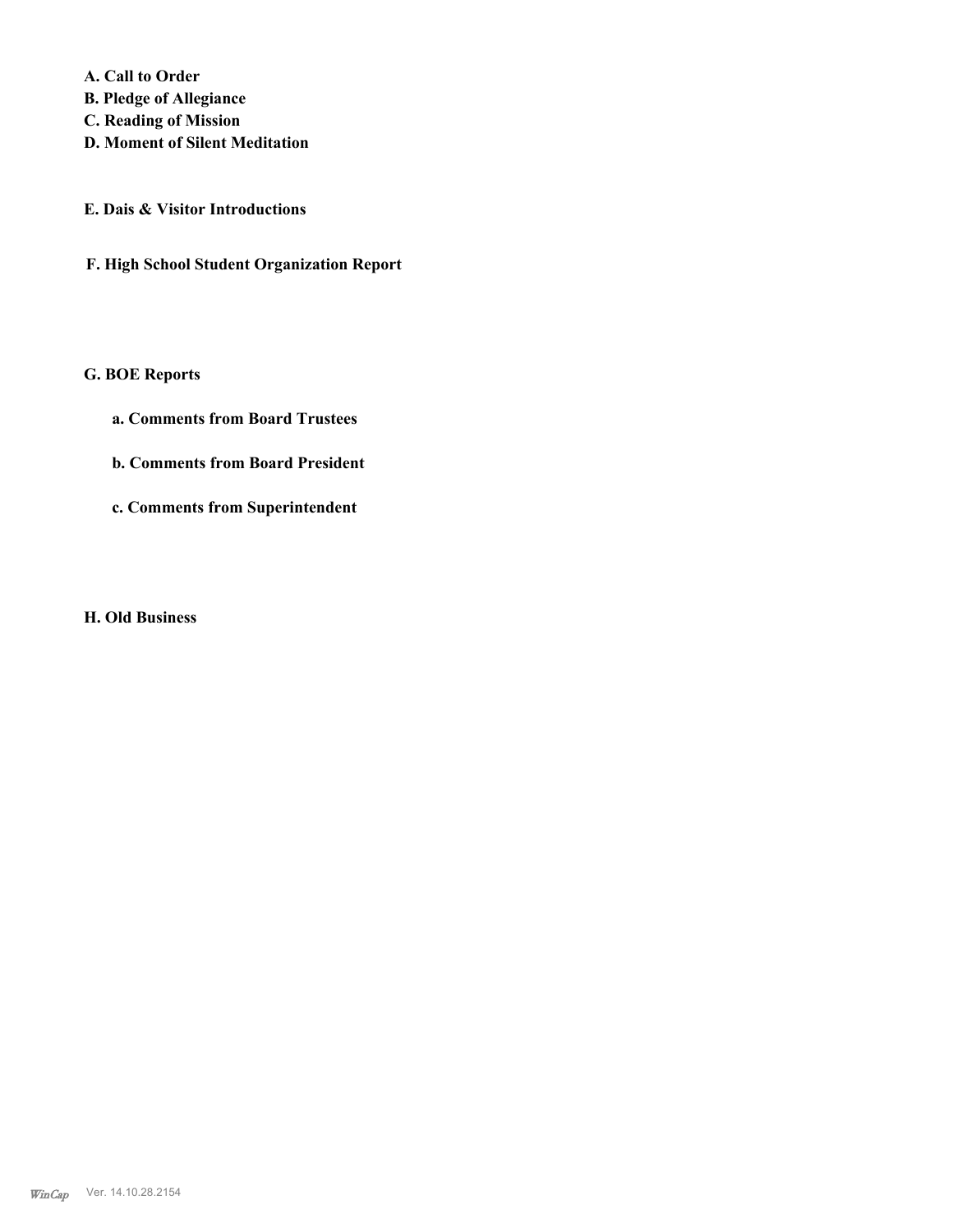#### **I. New Business**

#### **Veteran's Tax Exemption**

**RESOLUTION # 21 - WHEREAS,** New York Real Property Tax Law section 458-a was amended to provide eligible veterans with a real property tax exemption from school taxes so long as the School District in which the real property is located, after public hearing, adopts a resolution authorizing the exemption;

**NOW, THEREFORE, BE IT RESOLVED,** that the Board of Education of the Mineola UFSD, hereby authorizes the application of the Veteran Tax Exemption as contained in New York Real Property Tax Law section 458-a, as amended, and such exemption shall be applicable to school taxes; and

**BE IT FURTHER RESOLVED,** that the Board of Education of the Mineola UFSD hereby adopts the following alternative maximum exemption allowable in Real Property Tax Law, section 458-a(2) (a), (b) and (c) as follows:

Wartime- \$6000. Combat Zone- \$4000. Disability- \$20,000.

**BE IT FURTHER RESOLVED,** that the Board of Education of the Mineola UFSD, does hereby adopt the expanded definition of the term "qualified owner", as that term is defined under RPTL §458-a, to include a "Gold Star Parent" as that term is defined under RPTL §458-a.

| <b>Motion:</b><br>Second: |     |  |
|---------------------------|-----|--|
| Yes:                      | No: |  |
|                           |     |  |
|                           |     |  |
|                           |     |  |
|                           |     |  |
|                           |     |  |
| Passed:                   |     |  |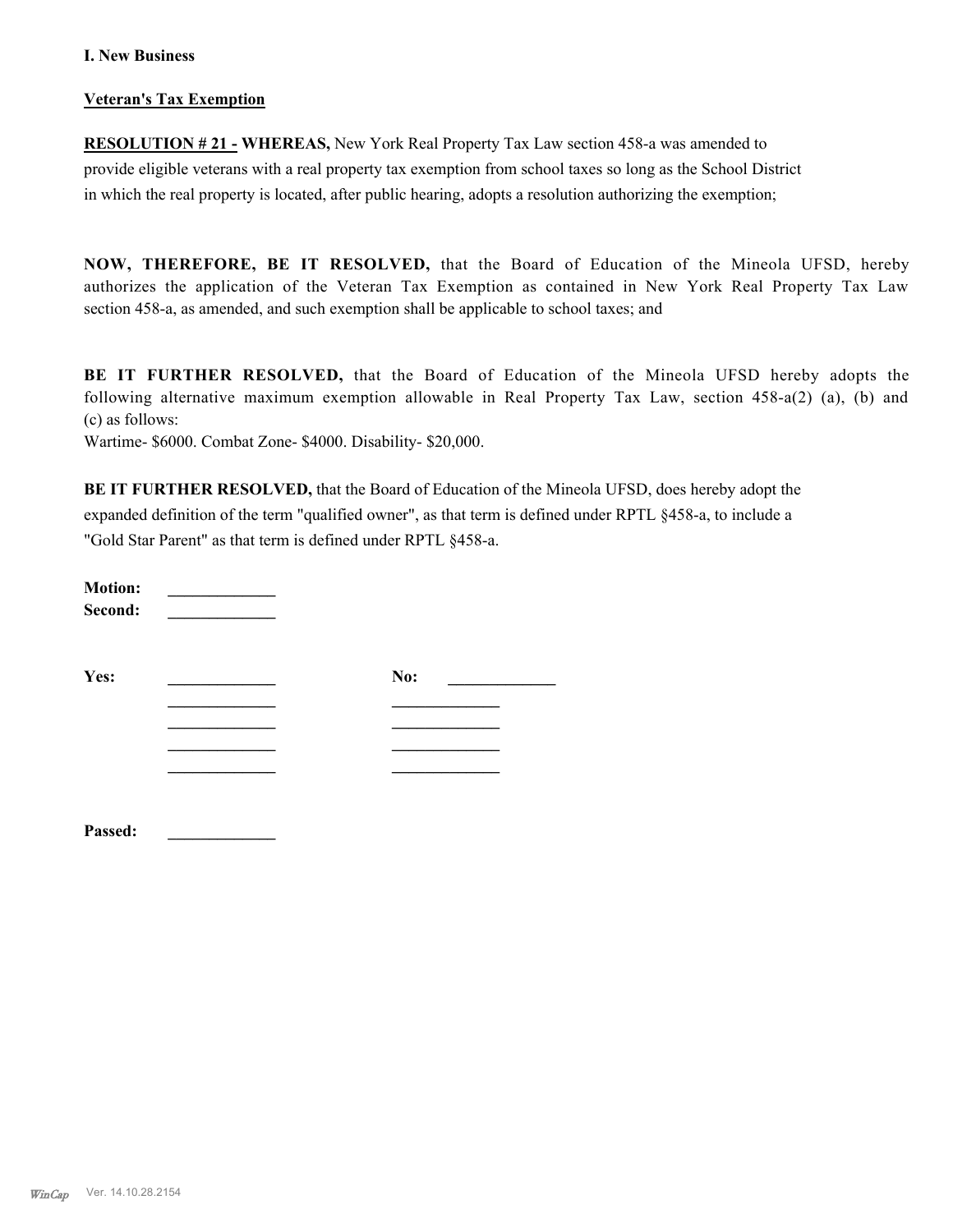#### **J. Consensus Agenda**

| <b>RESOLUTION #22 -BE IT RESOLVED</b> that the Board of Education approves the consensus |
|------------------------------------------------------------------------------------------|
| agenda items J.1.a. through J.6.d.1., as presented.                                      |

| <b>Motion:</b><br>Second: |     |
|---------------------------|-----|
| Yes:                      | No: |
|                           |     |
|                           |     |
| Passed:                   |     |

#### 1. **Accepting of Minutes**

That the Board of Education accepts the minutes of the October 9, 2014 Workshop Meeting and the October 23, 2014 Business Meeting as presented. a.

#### 2. **Instruction**

#### a. Appointments Instruction

The Board of Education approves the appointment of Ana Senra-Silva, to the position of part time (.4) Science Teacher at Mineola High School, effective November 1, 2014 to June 30, 2015. Salary: .4 of MA. Step 1, \$68,282 equalling \$27,313 pro-rated. 1.

#### Appointment(S) Sub Teacher per diem b.

The Board of Education accepts the following individual(s) as Per Diem Substitute Teacher(s) for the current school year, at a daily rate of \$100.00 per day; and retirees at a daily rate of \$125.00 per day.:

|                | <b>EMPLOYEE NAME</b>   | <b>EMPLOYEE CERTIFICATION</b>                                                                 |
|----------------|------------------------|-----------------------------------------------------------------------------------------------|
| 1.             | John J. Panto          | Physical Ed                                                                                   |
| 2.             | Danielle S. Doucette   | Biology 7-12, Chemistry 7-12                                                                  |
| $\mathbf{c}$ . | Appointment(s) Coaches |                                                                                               |
|                |                        | That the Board of Education approves the appointment of the following coaches for the current |
|                | school year:           |                                                                                               |

| <b>POSITION</b>              | <b>EMPLOYEE NAME</b> | <b>STEP</b> | <b>STIPEND</b> |
|------------------------------|----------------------|-------------|----------------|
| Boys Basketball - Varsity    | Ezra A. Elliott      |             | \$7,344.00     |
| Boys Basketball - JV         | Philip A. Testa      |             | \$4,941.00     |
| Boys Basketball - 7th Grade  | William G. Digennaro | 3           | \$5,401.00     |
| Boys Basketball - 8th Grade  | Dominick J. Tolipano | 3           | \$5,401.00     |
| Girls Basketball - Varsity   | Denise E. Zunno      | 3           | \$9,220.00     |
| Girls Basketball - JV        | Caitlin T. Orlando   | 3           | \$6,314.00     |
| Girls Basketball - 7th Grade | William G. Digennaro | 3           | \$5,401.00     |
| Girls Basketball - 8th Grade | Martin F. Joyce      | 3           | \$5,401.00     |
| Bowling - Varsity/JV - Boys  | Helmut Bohringer     | 3           | \$4,433.00     |
| Bowling - Varsity/JV - Girls | Mark Miller          | 3           | \$4,433.00     |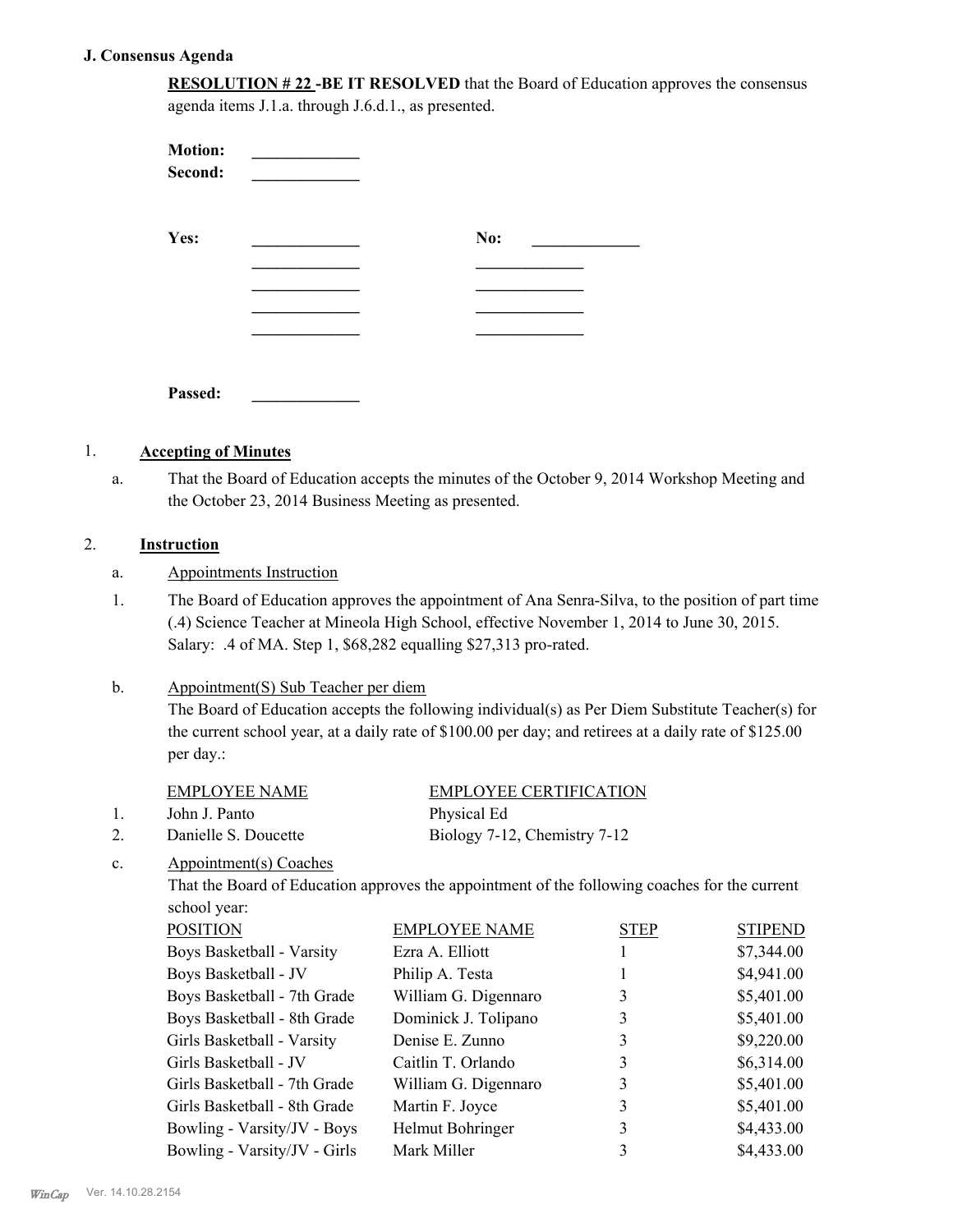| <b>POSITION</b>              | <b>EMPLOYEE NAME</b> | <b>STEP</b> | <b>STIPEND</b> |
|------------------------------|----------------------|-------------|----------------|
| Wrestling - Varsity          | Daniel Guido         | 3           | \$8,872.00     |
| Wrestling - JV               | Frank J. Massaro     | 3           | \$6,314.00     |
| Wrestling - Varisty Asst     | Joseph P. Cerulli    | 3           | \$6,033.00     |
| Wrestling - 7/8 Grades       | Michael Palumbo      | 3           | \$5,799.00     |
| Wrestling Asst - 7/8 Grades  | Gary L. Santosus     | 3           | \$5,389.00     |
| Volleyball - Girls 7th Grade | <b>Hilary Pavels</b> | 3           | \$4,788.00     |
| Volleyball - Girls 8th Grade | Hyunah Park          | 3           | \$4,788.00     |
| Track - Girls Winter Varsity | Thomas J. Leninger   | 3           | \$7,848.00     |
| Track - Boys Winter Varsity  | John E. Fretz        | 3           | \$7,848.00     |
| Track - Winter Asst Varsity  | Kevin A. Murphy      | 3           | \$5,337.00     |

#### Appointment(s) Club/Stipends d.

That the Board of Education approves the following Club/stipend recommendations for the current school year:

| POSITION        | <b>EMPLOYEE NAME</b>    | <b>STIPEND</b>      |
|-----------------|-------------------------|---------------------|
| MS Science Club | Michael Mildon amend to | $1/2$ of \$1,434.00 |
| MS Science Club | Elena-Marie Murphy      | $1/2$ of \$1,434.00 |

#### 3. **Instruction: Committee on Special Education**

a. That the Board of Education approves the CSE/CPSE/SCSE recommendations for programs and services for students with IEPs for the time period from 5/1/14- 8/31/14. Please be advised that all of the parents have received the student's IEP and a copy of their DUE process rights.

#### 4. **Instruction: Contracted**

a. That the Board of Education approves the Job Coach Agreement for Volunteer Aide between Long Island Advocacy Center (LIAC) and the Mineola UFSD for the 2014- 2015 school year.

#### 5. **Instruction: Other**

a. That the Board of Education approves the Superintendent's Goals and Deliverables for the 2014- 2015 school year.

#### 6. **Civil Service**

#### a. Appointments

- That the Board of Education approve the temporary appointment of Renee Ryan, to the position of part time Typist Clerk for the Curriculum Office, effective October 27, 2014 through June 30, 2015. Salary is \$21.14 per hour. 1.
- That the Board of Education approve the appointment of Sheri Ragolia, to the position of Nurse Sub, effective November 10, 2014. Salary is \$125 per day. 2.
- That the Board of Education approve the appointment of Riki Strait, to the position of Nurse Sub, effective November 10, 2014. Salary will be \$125 per day. 3.
- That the Board of Education approve the appointment of Licia McCarthy, to the position of part time Teacher Aide in the cafeteria at Meadow Drive School, effective November 10, 2014. Salary is \$13.74 per hour. 4.
- That the Board of Education approve the appointment of AnnMarie Christy, to the position of part time Teacher Aide to replace Christine Flynn, at the High School, effective November 10, 2014. Salary is \$13.74 per hour. 5.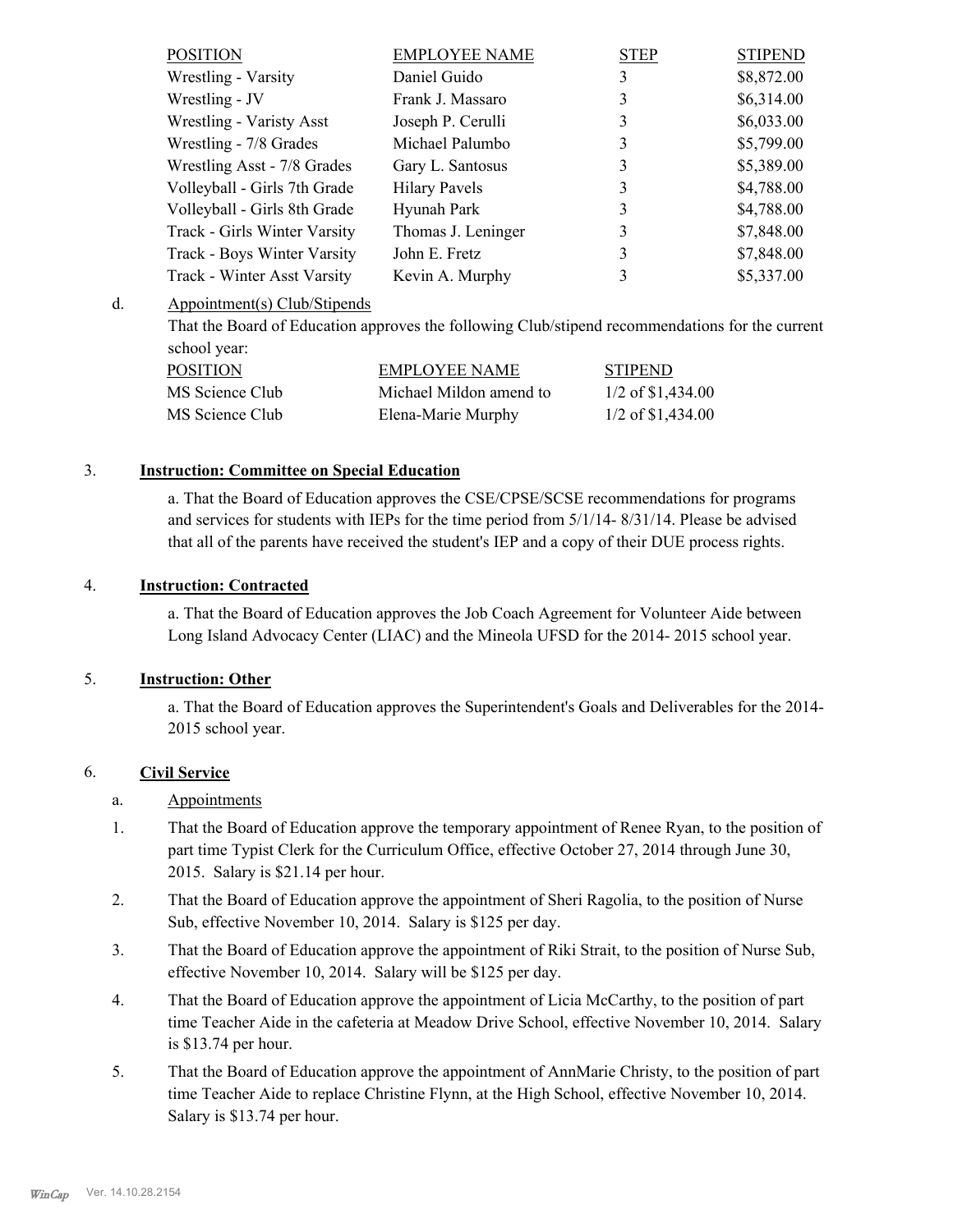- That the Board of Education approve the appointment of Gloria Romero, to the position of part time Teacher Aide in the Technology Department at Central Office, effective November 3, 2014. Salary is \$13.74 per hour. 6.
- That the Board of Education approve the appointment of Barbara Nichols, to the position of part time Bus Driver Sub, effective November 10, 2014. Salary is \$22.46 per hour. 7.
- b. Leave(s) of Absence
- That the Board of Education approve a paid Medical Leave of Absence to Lauren Tuomey, Bus Driver in Transportation, due to surgery, effective November 6, 2014 through November 28, 2014. 1.
- c. Reappointments
- That the Board of Education approve the reappointment of Adele Imbrenda, to the position of part time Teacher Aide at the Middle School, effective November 3, 2014. Salary is \$13.74 per hour on Step 1. 1.
- d. Civil Service: Other
- That the Board of Education recind the approval of a medical leave of absence for Kim Baker beginning October 24, 2014 through January 24, 2015, due to a postponement in surgery until a later date. 1.

#### **K. Superintendent's Report**

Superintendent of Schools' Reports for 11/6/14 Presentations:

1. Turf Field

#### Superintendent Comments

|                           | L. Executive Session Time: _______ p.m. |  |     |  |
|---------------------------|-----------------------------------------|--|-----|--|
| <b>Motion:</b><br>Second: |                                         |  |     |  |
| Yes:                      |                                         |  | No: |  |
|                           |                                         |  |     |  |
|                           |                                         |  |     |  |
|                           |                                         |  |     |  |
| Passed:                   |                                         |  |     |  |